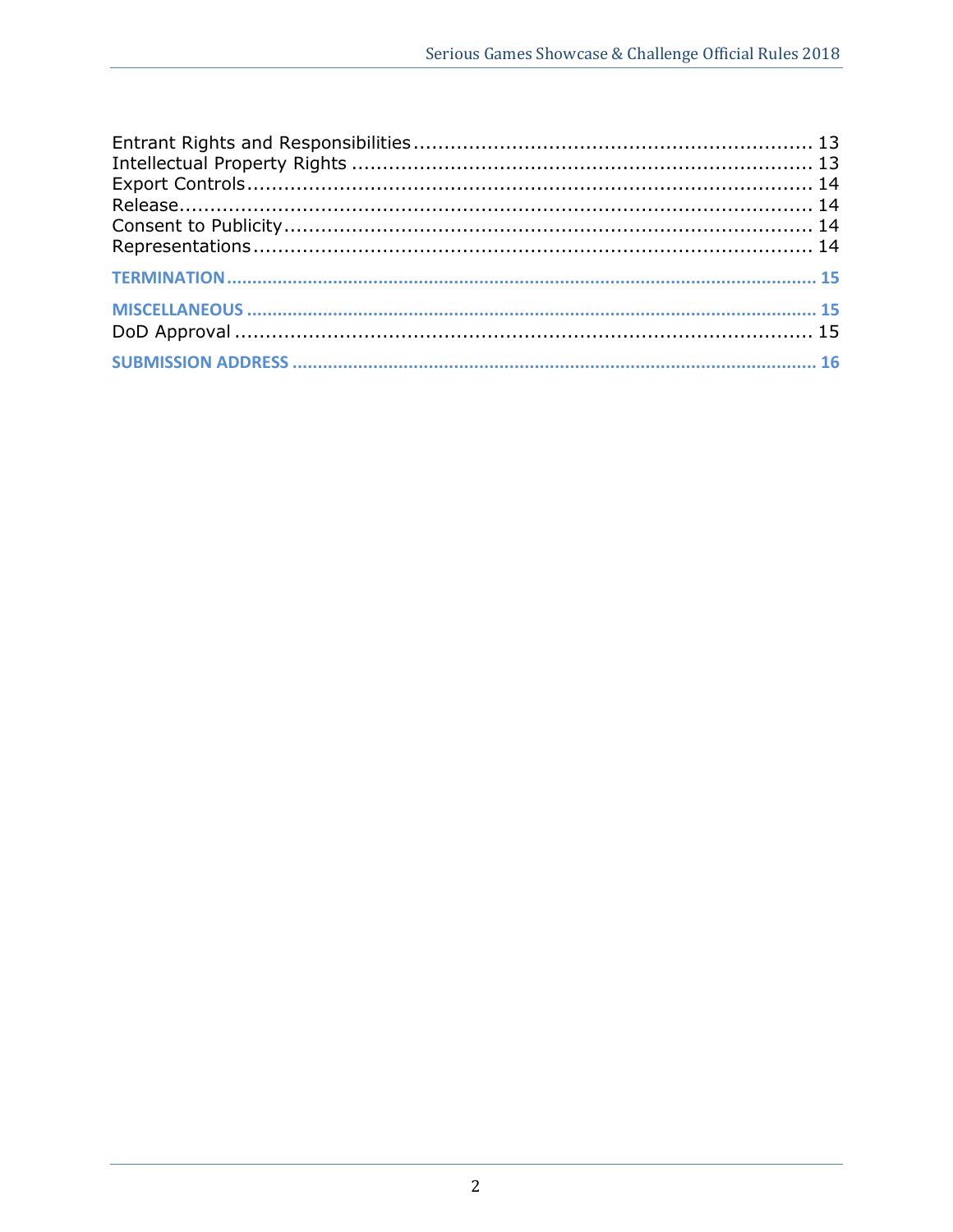## **I/ITSEC SERIOUS GAMES SHOWCASE & CHALLENGE OFFICIAL RULES**

The Serious Games Showcase & Challenge, SGS&C, (the "**Challenge**") is hosted annually by the National Training and Simulation Association (the "**Host**") in connection with the Interservice/Industry Training, Simulation, and Education Conference (I/ITSEC) at the Orange County Convention Center (OCCC) in Orlando, Florida (the "**Conference**").

The Challenge seeks to expand the general training industry's exposure to and understanding of game-based training solutions. It targets Windows PC, mobile platform, and extended reality (XR) game-based training solutions designed for an audience of 12 years of age (US 6 th grade) or older. Each person or entity that enters the Challenge (the "**Entrant**") agrees to abide by the terms of these Official Rules and by the decisions of the Host and its evaluators.

## <span id="page-2-0"></span>**CONTEST PERIOD**

To be considered for the Challenge, final submission packages must be completed according to the submission checklist on the Challenge Website, [www.SGSChallenge.com,](http://www.sgschallenge.com/) and must be received by the Challenge committee no later than the Game Submission Deadline. For physical shipments, all Entrants should consider customs and shipping delays and plan accordingly.

## <span id="page-2-1"></span>**Key Dates**

<span id="page-2-4"></span>

|           | • Game Submission:                                           | August 1, 2018 - September 14, 2018 |  |
|-----------|--------------------------------------------------------------|-------------------------------------|--|
|           | • "Intent to Submit" Form Deadline:                          | September 7, 2018                   |  |
|           | • Game, Application Forms & Supporting Information Deadline: | September 14, 2018                  |  |
|           | • Notification of Finalists:                                 | October 16, 2018                    |  |
| $\bullet$ | Booth and Game Setup and Configuration at OCCC:              | November 25, 2018                   |  |
|           | • Serious Games Showcase & Challenge at the Conference:      | November 26 - 29, 2018              |  |
| $\bullet$ | Challenge Award Ceremony Announcement of Winners:            | November 29, 2018                   |  |

# <span id="page-2-2"></span>**GAME QUALIFICATIONS**

## <span id="page-2-3"></span>**Qualifying Baseline**

To qualify for the Challenge, Serious Game Entries should:

- Have clearly defined, measurable learning objectives
- Provide players with a clearly identified challenge/problem
- Make use of gaming technology
- Provide positive/negative feedback towards achievement of learning objectives
- Be original games (as opposed to novel uses of existing games)
- NOT be modifications to existing games
- Be intended for an audience of 12 years of age (US  $6<sup>th</sup>$  grade) or older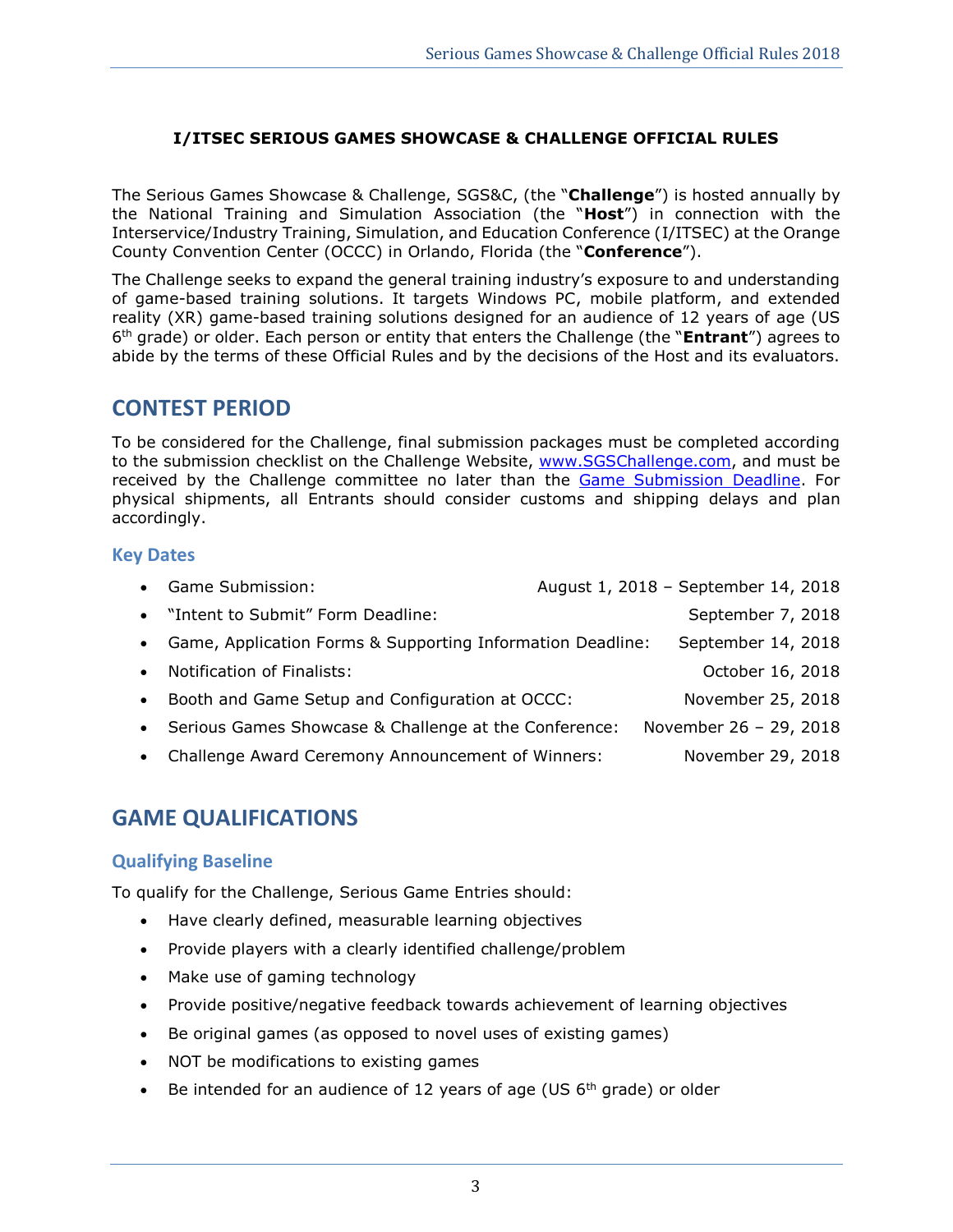## <span id="page-3-0"></span>**Platforms**

<span id="page-3-1"></span>The Challenge is restricted to original games. Modifications (a.k.a. Mods) of existing games are not allowed.

## *Computer Platforms*

<span id="page-3-2"></span>PC games (or console games running in a PC emulator mode) must run in Windows 7 or higher.

## *Mobile Platforms*

SGS&C will accommodate the following mobile device platform specifications:

- 16 GB storage memory
- 2 GB RAM or lower
- Operating systems:
	- o Windows (Windows 7 or higher)
	- o Apple iOS (version 10.x or higher)
	- o Android phone (version 7.x or higher)
	- o Android tablet (version 7.x or higher)
	- o Mobile Web (any mobile browser capable of supporting HTML5 and JavaScript)
	- o Nintendo 3DS

Other platforms may be accommodated but these will be considered as a special device. This means that the Entrant should be prepared to provide at least one pre-loaded device for initial game evaluation, and up to ten total devices to support industry evaluation if the game should make finalist.

## *XR*

<span id="page-3-3"></span>Extended Reality (XR) is a term referring to all real and virtual combined environments. It includes forms such as augmented reality (AR), mixed reality (MR), and virtual reality (VR).

Virtual Reality (VR) - an artificial environment which is experienced through sensory stimuli (such as sights and sounds) provided by a computer and in which one's actions partially determine what happens in the environment. It is an artificial environment that is created with software and presented to the user in such a way that the user suspends belief and accepts it as a real environment.

Augmented Reality (AR) - an enhanced version of reality created by the use of technology to overlay digital information on an image of something being viewed through a device (such as a smartphone camera). It is the integration of digital information with the user's environment in real time. AR takes your view of the real world and adds digital information and/or data on top of it.

Mixed Reality (MR) - the merging of real and virtual worlds to produce new environments and visualizations in which physical and digital objects co-exist and interact in real time. MR lets the user see the real world (like AR) while also seeing believable, virtual objects (like VR). MR then anchors those virtual objects to a point in real space, making it possible to treat them as "real," at least from the perspective of the person who can see the MR experience.

XR experiences designed for the following platforms only require an installable version of the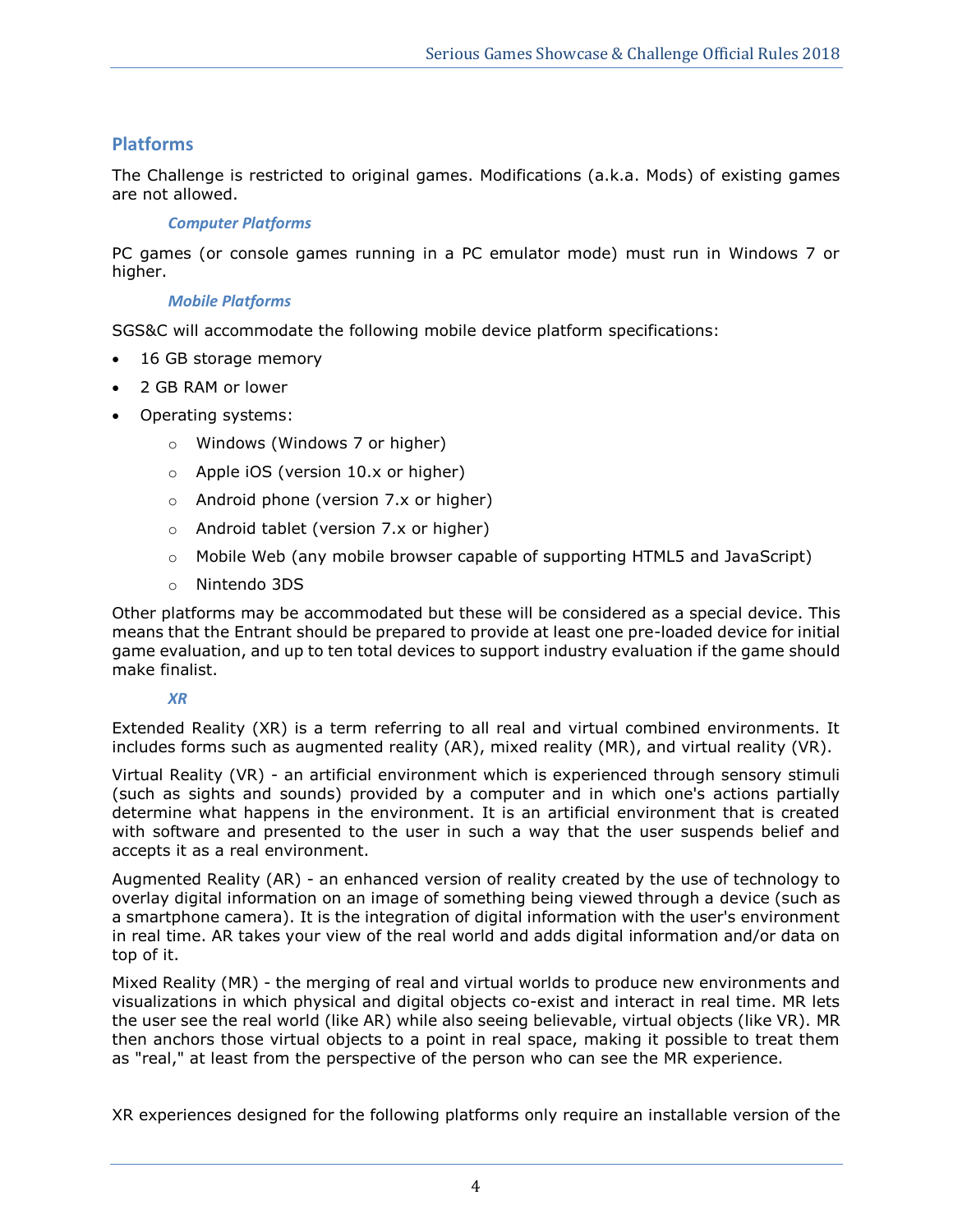application:

- o HTC Vive
- o Oculus Rift, CV1 Edition
- o HoloLens, Development Edition

Platforms such as HTC Vive Pro, Google Daydream, Google Cardboard, Samsung GearVR, Magic Leap, Meta Vision or VR applications that do not run on the HTC Vive, Oculus Rift, Windows Mixed Reality, or HoloLens may be accommodated but these will be considered as a special device. This means that the Entrant should be prepared to provide at least one preloaded device for initial game evaluation, and up to ten total devices to support industry evaluation if the game should make finalist.

<span id="page-4-0"></span>ARKit or ARCore submissions should follow the Mobile platform guidelines as stated above.

## **Development Stage**

All Entered Games must be in a "beta" state or better (i.e., Entered Games must be feature‐ complete) by the entry deadline. Continued development of the Entered Game is allowed for demonstration at the Conference. At least one (1) level of the Entered Game must be complete and fully playable by entry deadline, and for demonstration at the Conference.

## <span id="page-4-1"></span>**Prior Submissions**

Games that have been entered into previous SGS&C contests are ineligible for reentry unless the game has undergone significant enhancement and additional development. Entrants must include an explanation of how the latest version of their entered game is significantly enhanced from the previously entered version.

# <span id="page-4-2"></span>**QUALIFICATIONS**

## <span id="page-4-3"></span>**Entrant Requirements**

The Challenge is open to the public. Entrants must be 12 years of age on or before the first day of the Conference. Entrants under the age of 18 (or the age of majority in the individual's resident state/country and domiciliary state/country and, in addition, the state/country where acceptance of the Official Rules occurs) must include their parent or legal guardian on the entry form as part of their development team, and identify them as such.

Entrants must meet the entry criteria for the submission categories listed below. Entrants must maintain entry qualifications throughout submission, selection, and award.

### <span id="page-4-4"></span>**Development Categories**

<span id="page-4-5"></span>There are three development categories for entry into the Challenge with Awards given in each category:

#### *Students*

To qualify for the Student category, individual(s) must be middle school, high school, college, or trade school student(s) at the time of game development. For the purposes of the Challenge, student status will be determined by enrollment during part or all of the prior academic year, provable by a dated student ID or a letter from the school. The Entry must have been primarily designed and developed by students.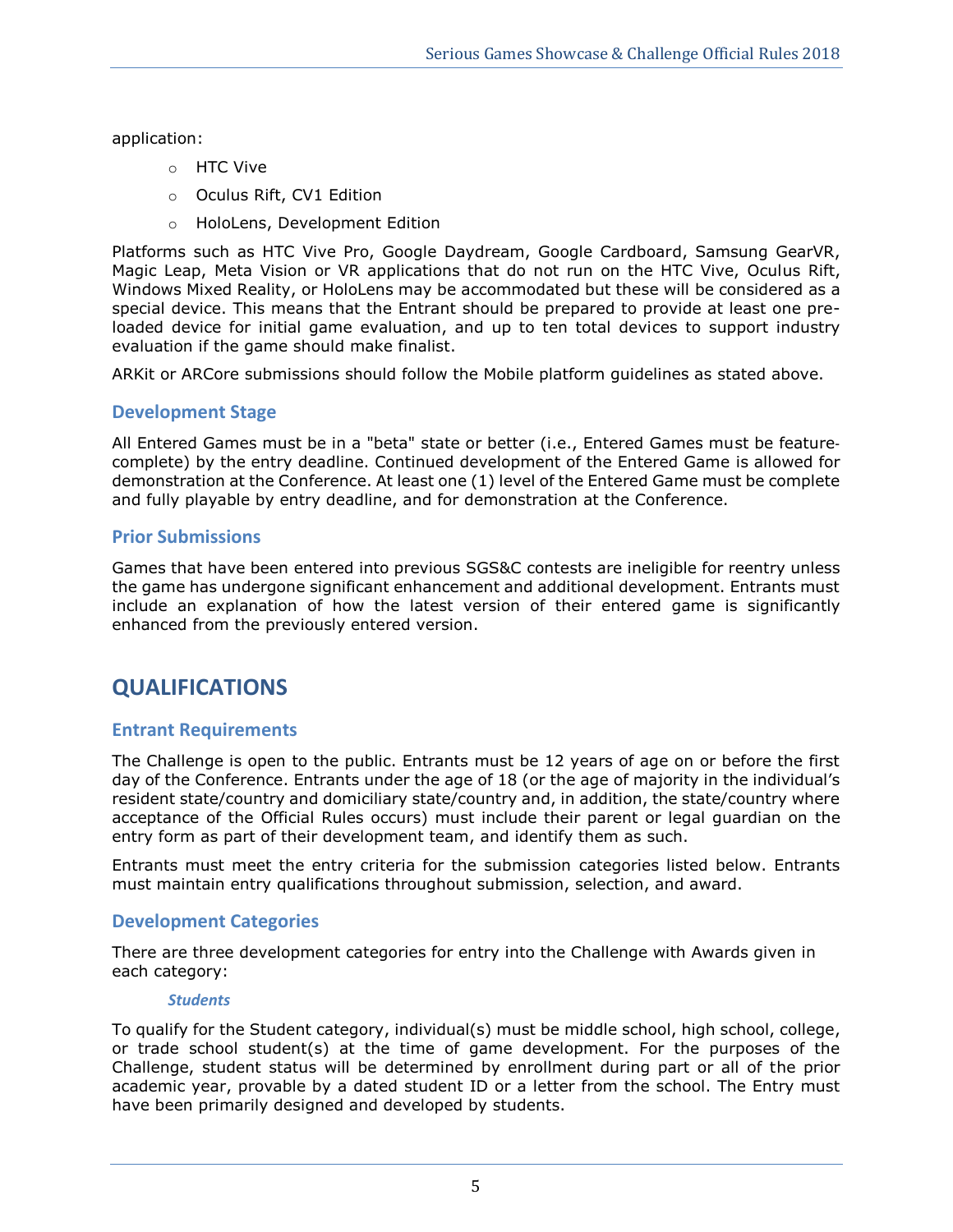#### *Government*

<span id="page-5-0"></span>To qualify for the Government category, individual(s) must be from local (county, city, and equivalents), state, or federal government organizations. Qualifying for government category means that the game was either developed by government or for government. This category is disallowed for Entries that were funded by or developed for a business entity.

#### *Business*

<span id="page-5-1"></span>To qualify for the Business category, individual(s) must be from a business of any size including non-federally funded institutions, non-government organizations (NGOs), commercially funded, state-run educational institutions (where the game was not the product of students), or not-for-profit organizations.

## <span id="page-5-2"></span>**Additional Award Categories**

In addition to the Student, Business, and Government categories, there are four additional categories for which awards are given. Awards given in these categories are in addition to those given in the development categories. Qualification for each additional category is dependent on the game Entry. Details of each are described below.

#### *Students' Choice*

<span id="page-5-3"></span>In an effort to expose students to game development and potential careers in Science, Technology, Engineering, and Math, the SGS&C committee introduced a Students' Choice category in 2013.

In addition to the development category for which the game was submitted, some games will be eligible for the Students' Choice Award. Games that are judged by the SGS&C to be appropriate for middle/high school will be evaluated by students from select school systems around the United States using an evaluation rubric similar to the one used by SGS&C judges. Winners of the Students' Choice category will be announced with the other winners during the Conference.

The prime consideration for eligibility for the Students' Choice Award is relevance of the serious game subject matter to the middle/high school curriculum. A secondary consideration is the appropriateness of the instructional material; the SGS&C committee reserves the right to screen the Entries for material deemed inappropriate for middle and high school students. The SGS&C committee has expanded to include local and national educators to help screen Entries for age and substance appropriate content that aligns to national education standards and ideals.

<span id="page-5-4"></span>An XR submission's eligibility for Students' Choice may be subject to restrictions due to logistics, availability, and hardware requirements.

### *People's Choice Award*

In addition to the development category for which the game was submitted, all games will be eligible for the People's Choice Award. Finalist Entries are showcased on the Conference exhibit floor. Games will be evaluated by the Conference audience to compete for People's Choice award.

### *Innovation Award*

<span id="page-5-5"></span>The Innovation Award aims to recognize innovation in serious games. For purposes of the Challenge, innovation is defined as a characteristic or technique that enhances the serious game in a new, novel, or different way. Innovation can be accomplished through hardware integration, instructional design, game design, content topic, or a combination thereof.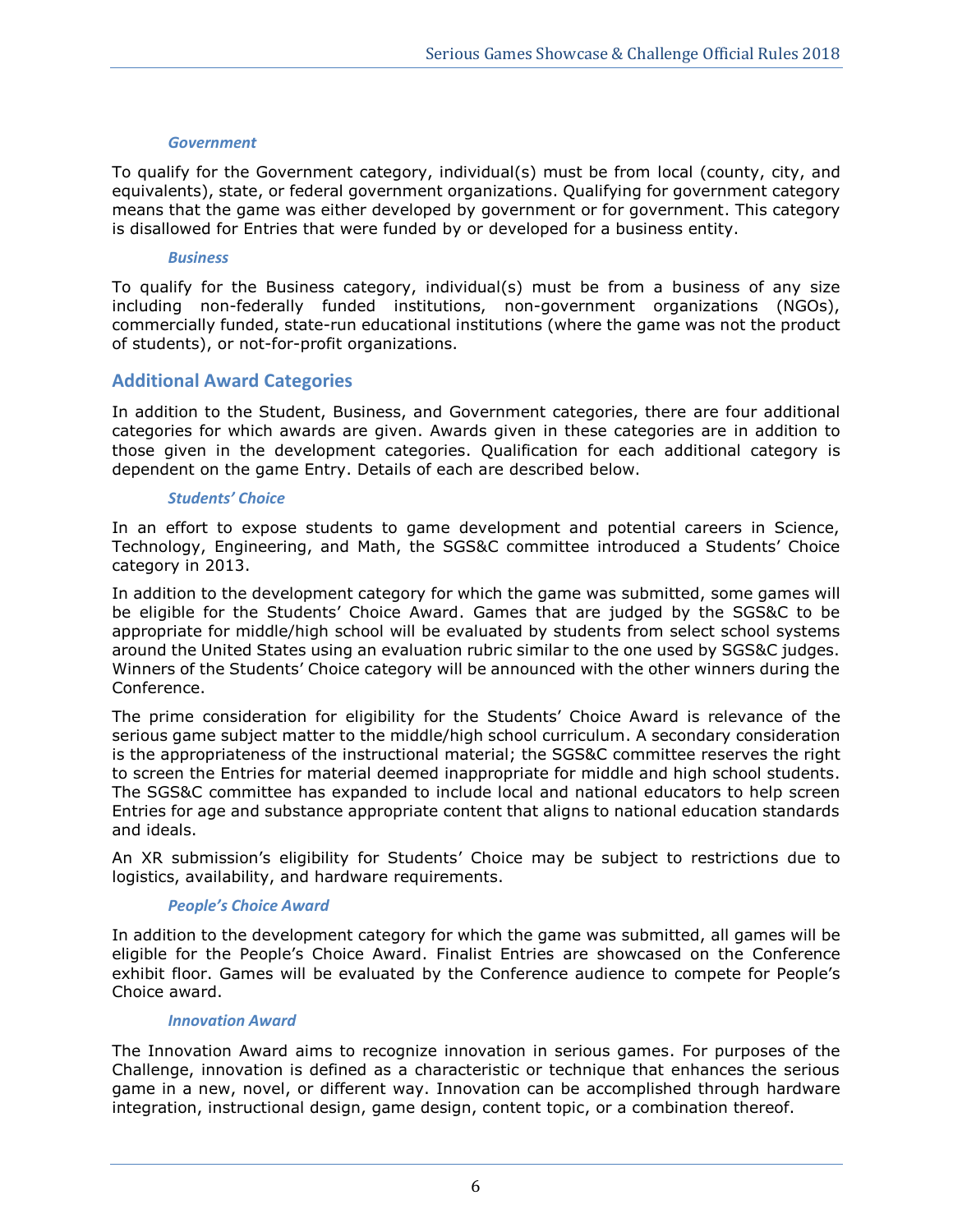The Innovation Award will be judged by and awarded at the sole discretion of the Challenge Innovation Committee. Innovation finalists will showcase their game on the Conference exhibit floor. The winner will be announced at the Challenge Award Ceremony.

#### *XR Award*

<span id="page-6-0"></span>The XR Award aims to recognize the best built and experienced XR serious games. For purposes of the Challenge, Extended Reality (XR) is a term referring to all real and virtual combined environments. Evaluation will be based on development, experience, novelty, and creativity.

The XR Award will be judged by and awarded at the sole discretion of the XR Committee. XR finalists will showcase their game on the Conference exhibit floor. The winner will be announced at the Challenge Award Ceremony.

### <span id="page-6-1"></span>**Signatures and Declarations**

Each Entrant must sign and return a declaration of eligibility and release of liability. The declaration and release will include, to the extent permitted by law and even if already granted by an Entrant's acceptance of these Official Rules, the grant by each Entrant of permission (without further compensation) for Host to use the Entrant's name, photograph and likeness (if an individual), logo (if any), states of residence and domicile, and Entered Game, Game video and Game screenshots for advertising, promotion, marketing, and administration of the Challenge and the Conference, including mention in Host's literature and website and a profile in the Conference program. Each Entrant must use its best efforts to obtain for Host similar rights from its members or employees who contributed to the entry, to the extent permitted by law, upon Host's request.

## <span id="page-6-2"></span>**HOW TO ENTER**

*Special Note:* We have updated the submission process. We now require you to submit a brief "Intent to Submit" form in advance, no later than the [Intent to Submit Deadline.](#page-2-1) The detailed Application Form found on Challenge Website, [www.SGSChallenge.com,](http://www.sgschallenge.com/) can be submitted along with your game and supporting materials through the [Game, Application Forms](#page-2-1) & [Supporting Information Deadline.](#page-2-1)

To enter the Challenge, an Entrant who is otherwise eligible under these Official Rules must submit all of the following materials by the specified deadline:

- 1. A properly completed official Submission Form, located on the Submissions page of [www.SGSChallenge.com](http://www.sgschallenge.com/) (the "Challenge Website") received via the Online Submission Form system by the Game Submission Deadline. Game submission instructions will be provided upon receipt of this form.
- 2. Submission of game through means appropriate for the platform:

### **Windows**

- Uploading to SGS&C Submission System (details to be provided after valid Submission Form and any applicable fees are received), or
- Sending one (1) physical copy of the game in playable form on a DVD-ROM and any supporting material to the Host at the mailing address provided at the end of these Official Rules.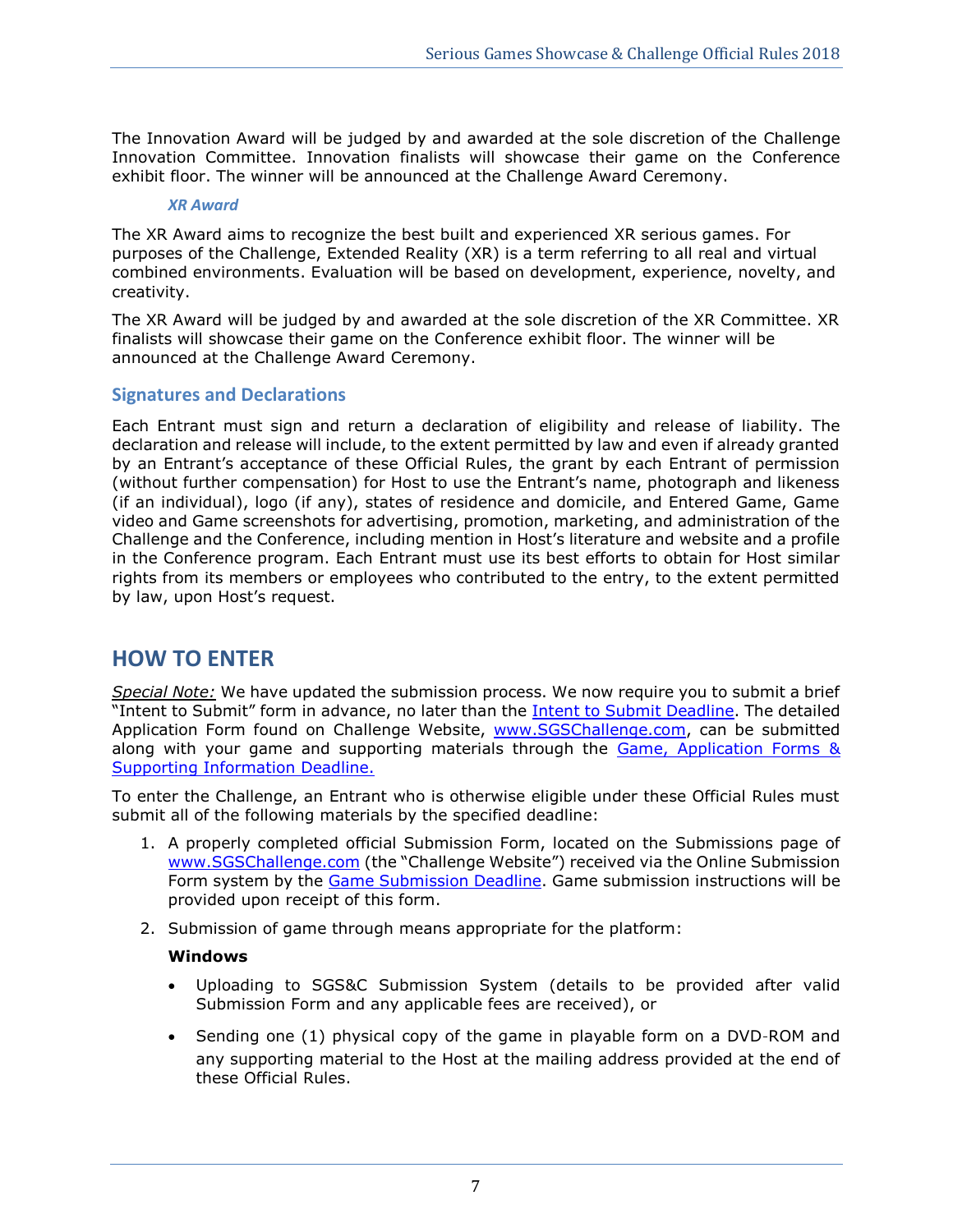## **Mobile**

Mobile games can only be submitted via the methods specified here:

• *Free download from the respective app store*

Submission of a free download consists of providing a Web URL to the game in the respective app store.

• *Provide promo codes to download a for-purchase game from the respective app store*

The game entry organization must provide promo codes, or equivalent means to download the game without cost, for game entries that are only available for purchase in an app store. Two promo codes must be provided for the initial submission and as many as fifteen (15) are required for finalist evaluation.

• *Ad hoc distribution as specified for each platform*

Because of the peculiarities of the various mobile platforms, ad hoc distribution submission methods are different for each:

- Android Ad Hoc Submissions consist of uploading an .apk format file to the SGS&C Submission System.
- iOS Ad Hoc Submissions must be uploaded to the SGS&C Submission System. Two device UDIDs will be provided for encoding in the provisioning profile. Games designated as finalists will require encoding of additional UDIDs to be provided upon notification. Additionally, the bundle identifier, bundle version, and bundle display name must be defined in the info.plist file.

Please contact the SGS&C team to arrange for Windows Phone and Nintendo 3DS submissions.

## **XR**

Virtual, Augmented, or Mixed Reality Experiences designed for the HTC Vive, Oculus Rift, or HoloLens only require an installable version of the application.

Mobile XR applications (Google Daydream, Google Cardboard, Samsung GearVR, etc…) or a desktop VR application which does not run on the HTC Vive, Oculus Rift, Windows Mixed Reality or HoloLens, will require one set of compatible hardware to be submitted along with the game. Examples include Magic Leap, HTC Vive Pro, and MetaVision headsets.

Please contact the SGS&C team to arrange for compatible hardware submissions.

For entries not selected as a finalist, any provided hardware will be returned after the completion of committee evaluation in early October. If an entry has been selected as a finalist, provided hardware will be returned at the completion of the evaluation period, no later than the second week of December.

### **Web**

The developer must submit as many logins as necessary for each player to play a unique instance of the game. Two (2) game instances (or logins if necessary) are required for the initial submission, and as many as fifteen (15) are required for finalist evaluation.

3. Entrants must provide a technical point of contact who will be available between the Game Submission Deadline and the [Notification of Finalists](#page-2-4) window to assist with game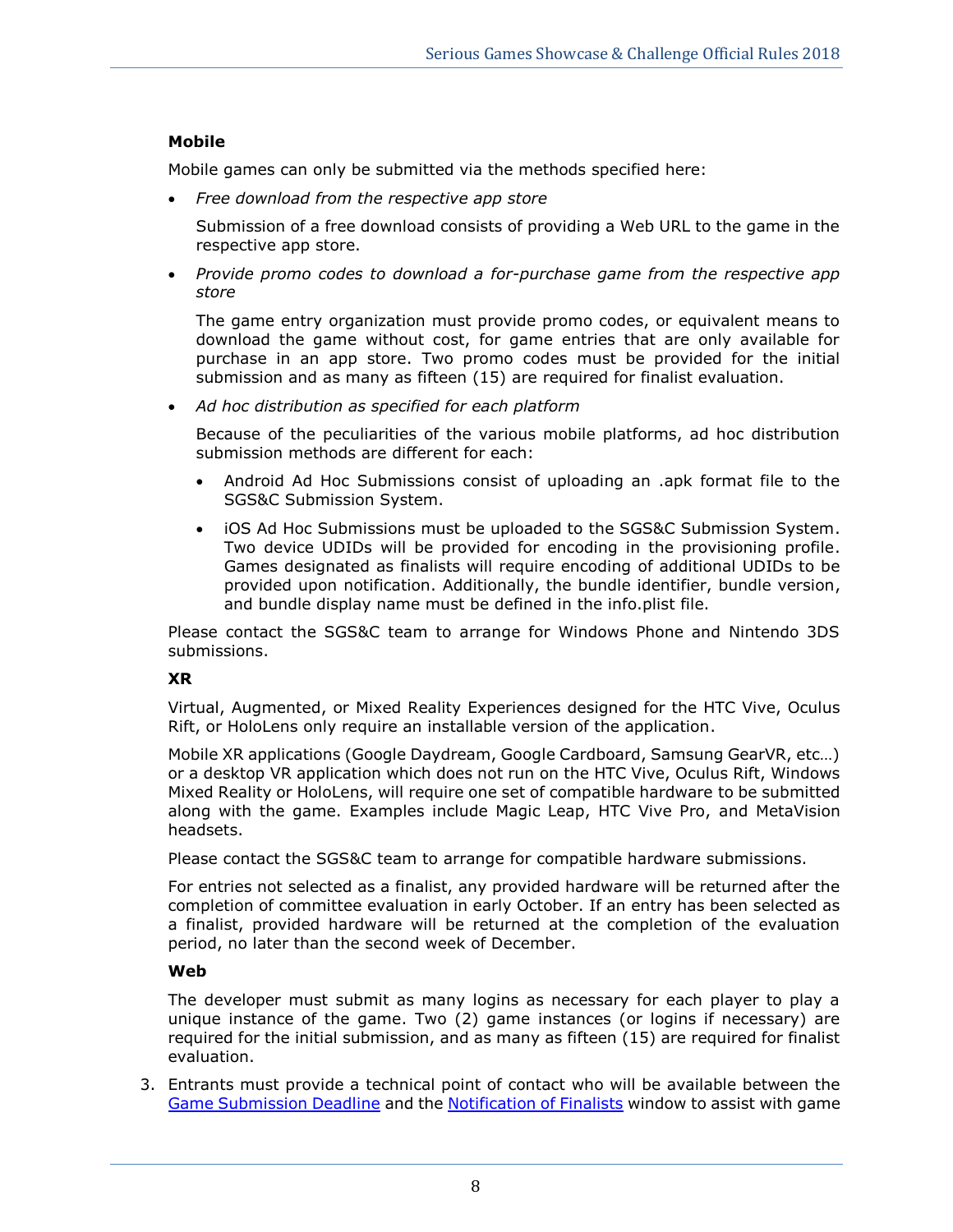installation and operation issues. Installed software updates and web-based software modifications will generally not be allowed during these weeks with exceptions allowed in rare situations at the discretion of the SGS&C staff. All other updates and modifications are subject to disqualification of the offending Entrant.

- 4. If the game requires any hardware in addition to a keyboard, single monitor, and a mouse, the Entrant must supply at least one of these pieces of hardware, and should be prepared to submit up to 10 additional pieces if the entry is selected as a finalist. The same applies for mobile games that require a device other than those that SGS&C accommodates. Please be aware that the Challenge evaluators are global, and therefore there are restrictions on shipping external devices above certain sizes.
- 5. Provide adequate translation material for games not presented in English. The translation must enable the evaluators to install and fully play the game, including explanation of the controls, objectives, and outcomes of the game. The Host reserves the right to determine whether the provided translation is adequate for their purposes.
- 6. A non-refundable application fee of two-hundred and fifty dollars (\$250.00) must be submitted in conjunction with the entry form in order to be officially entered. The application fee may be paid by credit card (no checks) using the payment link found on the Challenge Website, [www.SGSChallenge.com.](http://www.sgschallenge.com/) THE APPLICATION FEE IS WAIVED FOR ENTRANTS REGISTERING UNDER THE STUDENT AND GOVERNMENT CATEGORIES AS DEFINED IN THESE OFFICIAL RULES.
- 7. Required promotional material associated with the company and/or the game entered.
	- 1) Completed Submission form
	- 2) A high quality, high resolution digital logo for the
		- o Company, if a business entry
		- o Federal Government Sponsor, if a Government entry
		- o School/University, if a student entry
	- 3) A high quality, high-resolution digital logo for the game
	- 4) High quality, high-resolution screen shots representative of the game play. Screen shots must contain no graphics beyond what would be seen in the game.

*We define high-resolution logos and images as having a resolution of at least 300 DPI for printability and to have on screen dimensions of 1000 x 1000 pixels. The preferred format for images is JPEG, PNG or GIF.*

- 5) A video file showing the play of the game (AVI, MPG, WMV, or QT format). No video length is specified but it should be long enough to show key elements of the game without being excessively long.
- 8. Email saschallenge@gmail.com for specific instructions on mailing in submissions.

The version of the entered game received by the Game Submission Deadline will become the official version of the Entered Game for purposes of the initial evaluation.

PC games and game content that must be loaded or installed prior to game play must be wholly submitted through the SGS&C submission process and playable via the software submitted and available on a stock Windows 7 PC connected to high-speed Internet and software described in this paragraph. Web-based and Internet-enabled PC and mobile games are permitted. Browser plug-ins (other than the most current version of Adobe Flash which will be installed on PC and mobile game test systems) and non-runtime content must be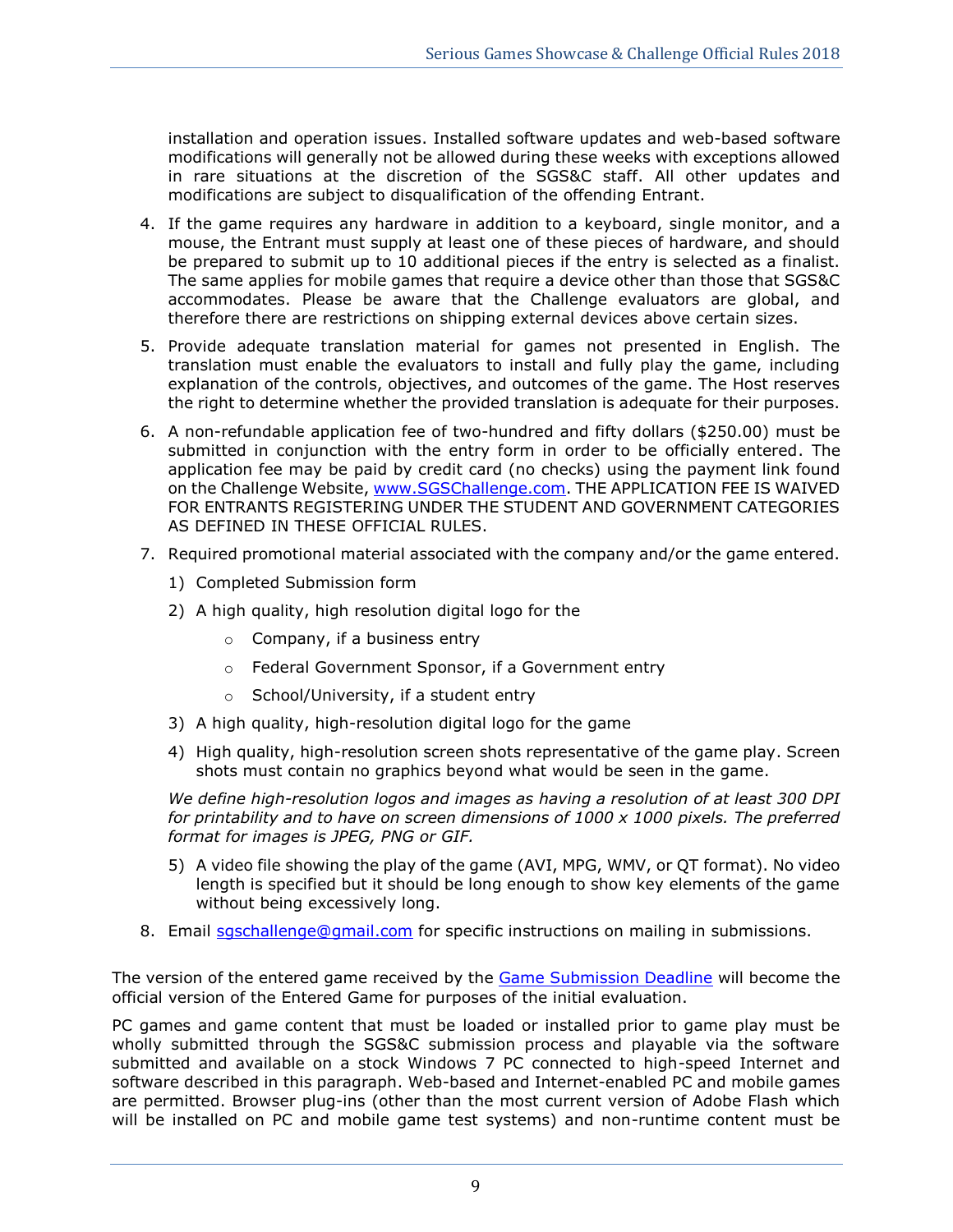submitted via the SGS&C submission process, described on the Challenge Website, [www.SGSChallenge.com.](http://www.sgschallenge.com/) Browser version dependencies must be specified when submitted. PC game test systems will be preinstalled with the most current version of Microsoft Internet Explorer, Mozilla Firefox, and Google Chrome.

Finalists will be given an opportunity for minor bug fixes and updates that do not substantially change the game objective and play until the [Notification of Finalists](#page-2-4) date. Modifications are subject to the same Official Rules as initial submissions. A technical POC must be identified and made available during the same week to assist with game modification installation and update issues. After the revised version has been submitted to the Challenge for evaluation, Finalists are welcome to do additional modifications and enhancements to their games for the sole purpose of demonstrating the game at the Conference. Modifications made after the [Notification of Finalists](#page-2-4) date will not be made available to the evaluators.

# <span id="page-9-0"></span>**JUDGING**

## <span id="page-9-1"></span>**Finalist Selection Process**

Entered Games will undergo an initial review by representatives of the Host to ensure that they are virus free and meet the requirements of the Challenge. The Entered Game will then be assigned to an evaluation team. The evaluation teams will evaluate each game in the following areas:

- **Learning**: Entrants will be required to clearly define on their submission form, the measurable learning objectives for their Entered Game. The Entered Game will be evaluated on how well game players can achieve the learning objectives, how well learning occurs through gameplay and achievement of game goals, and how their performance is assessed.
- **Technical Quality**: The technical quality of the Entered Game will be based on its ease of installation and the aesthetics, functionality, and stability of the game including, but not limited to, the graphics, sound, and presentation.
- **Game Play**: Scores will be based on how easy the Entered Game is to use, how engaging and fun it is to play, and how well it is integrated into one cohesive package.
- **Innovation**: Higher scores can be achieved in each of the evaluation areas based on innovative approaches within those areas.

The games with the highest scores will then be selected as Finalist Games. The Host reserves the right to select as many Finalist Games as deemed appropriate for the event.

## <span id="page-9-2"></span>**Finalist Package**

Each Finalist will receive:

- 1. Full Conference Passes to the Conference;
	- a. Two (2) per Finalist Organization
	- b. Two (2) per Student Finalist
- 2. Organizational profile and coverage in select Conference literature;
- 3. Mention on the Challenge website;

4. An area in the Challenge booth on the Conference exhibit floor to showcase the Entered Game and display organizational advertisement and literature (the space for advertisement and literature measures  $26''W \times 60''$  H);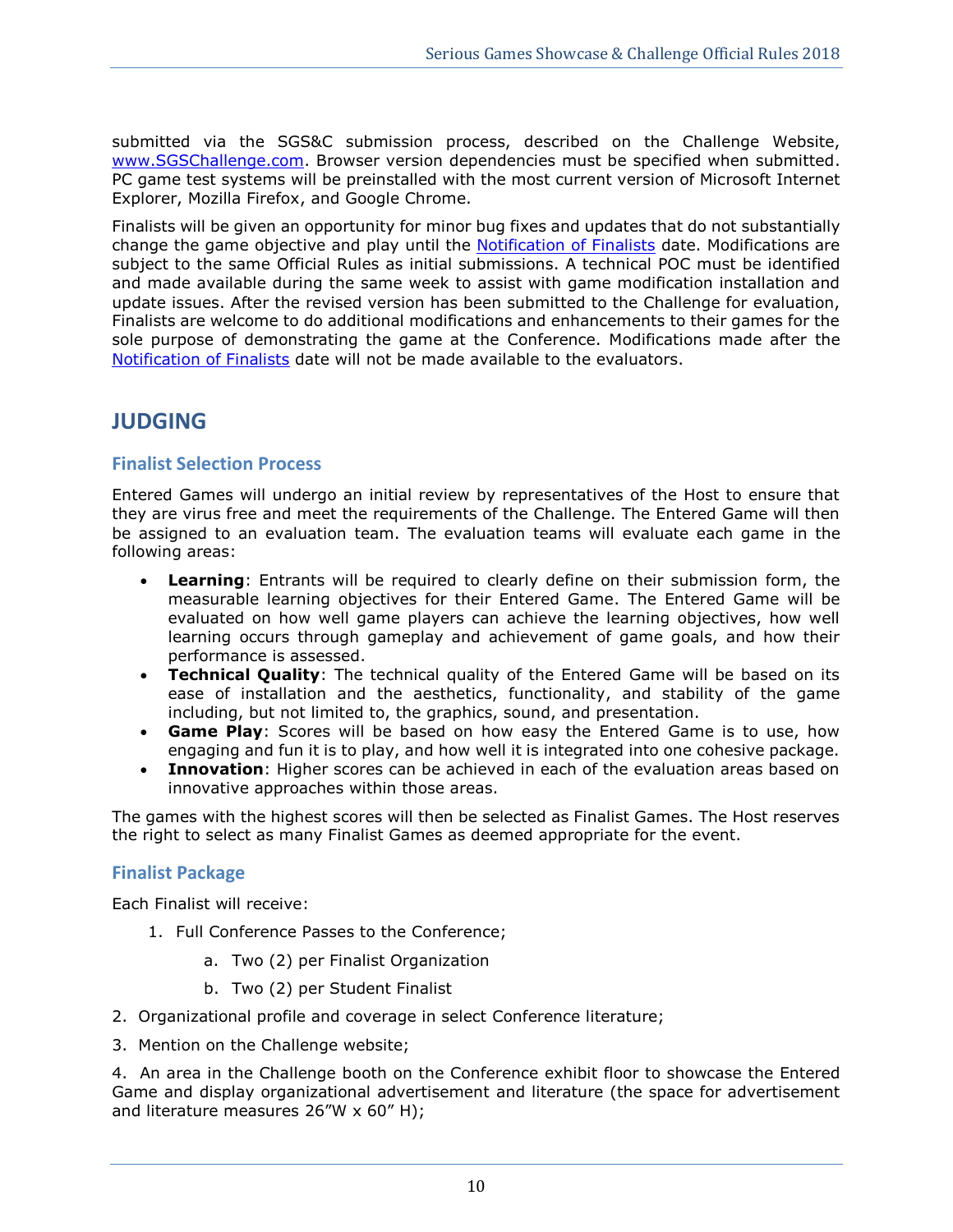5. The right to use a version of the official Challenge name and finalist logo in promotional materials as a Finalist. A Finalist logo will be provided by the Challenge; and

6. Category winners will also receive the right to use a winner's logo, appropriate to their category, in promotional materials relating to the Finalist Game. Category winner logos will be provided by the Challenge.

## <span id="page-10-0"></span>**Notification**

If the Host is unable to contact a Finalist within 10 calendar days of notification, an alternate Finalist will be selected.

### <span id="page-10-1"></span>**Conference Attendance**

Finalists agree to attend the Conference and demonstrate their game during the event, or if unable to attend due to circumstances beyond their control, then the Entrant will provide a proxy attendee (name and contact details to be submitted to the Host within fourteen (14) days after notification of nomination has been sent to the Finalist). Proxy attendees must be at least 18 years old, must perform the same duties as the actual Finalists would have performed at the conference, and will be subject to the approval of the Challenge committee. **Finalists must have a representative physically present on the Conference exhibit floor in order to win.**

### <span id="page-10-3"></span><span id="page-10-2"></span>**Considerations**

#### *Age Restrictions*

Youth (age 12 through 15) are allowed on the Conference exhibit floor *during exhibit hours only* and only with a parent or chaperone; children under 12 will not be granted access at any time. Youth must remain with their chaperone and students will be required to provide student ID. Absolutely no one under the age of 16 will be allowed access to the exhibit hall during set up/removal periods.

Finalists who are under the age of 18 must have adult representation throughout the Challenge process. This adult must serve as the spokesperson and responsible party for the submission and participation process as well as at the conference; must serve as a chaperone at all times on the showroom floor; and must be able to speak legally on the Finalist's behalf.

### *Finalist/Challenge Responsibilities*

<span id="page-10-4"></span>Each Finalist, or proxy attendee, will be responsible for their own costs of travel, meals, accommodations, and any extra equipment in connection with the Challenge and the Conference. The Challenge will provide a kiosk, PC, monitor, keyboard, mouse, and speakers for each Finalist.

### *AR/VR/MR Responsibilities*

<span id="page-10-5"></span>XR finalists are required to provide the necessary headset hardware to demonstrate their game during the Conference. The SGS&C will make available a PC capable of running highend Virtual Reality content but finalists may provide their own if they prefer. The Committee will contact Finalists to discuss logistics after Finalist Notification. An LCD monitor will be provided to demonstrate user experience to onlookers while the game is being played.

Finalists will be responsible for following a sanitization protocol between each demonstration. At a minimum, this involves cleaning the lenses with an alcohol-based lens-cleaning wipe between uses and wiping down the soft portions of the headset. It is highly recommended that the foam around the headset be swapped with a vinyl-based replacement to facilitate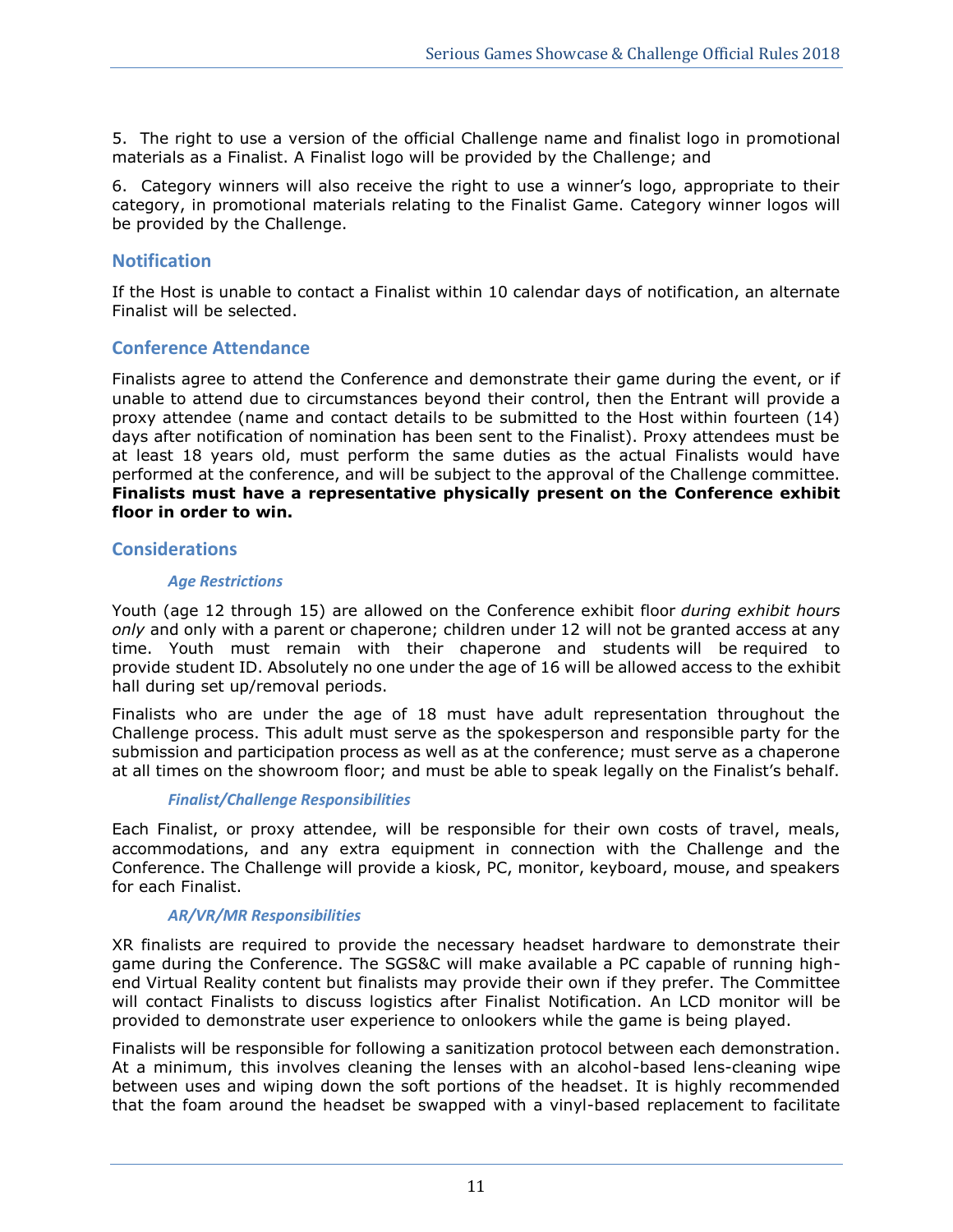<span id="page-11-0"></span>ease of disinfection.

# **WINNING**

## <span id="page-11-1"></span>**Selection Process**

Finalist Games will be further evaluated by a panel of global evaluators as appointed by the Host (the "**Evaluating Committee**"). Members of the Evaluating Committee may include employees of Host, representatives from the military, industry, or academia, and other individuals familiar with learning theory and game design.

### *Evaluation Process*

<span id="page-11-2"></span>If an evaluator has or has had an affiliation with an Entrant, the Evaluator will recuse himself or herself from evaluating that Entrant's game. An affiliation is defined as any relationship that may affect the ability to fairly evaluate the Entrant game including but not limited to the following situations: previously funding development of the game; family relationship; advisory role; or, any working or other direct or indirect relationship. Recusal will be the responsibility of the evaluator.

The Evaluating Committee will review the Finalist Games and select winners. The Evaluating Committee will select one (1) winner each from the Student, Business, and Government development categories and one (1) additional winner each from the XR and Innovation categories. A finalist can be in only one of the development categories (i.e. Student, Business, or Government), but may also be a finalist in any of the other categories (i.e. XR or Innovation).

Entrants are strongly discouraged from embedding tracking software (designed to collect play metrics) in their game entry. Such software can interfere with game play and will likely not give an accurate impression to the SGS&C Evaluating Committee due to strong firewall settings on the test network.

The Finalist Game with the highest score is the "Winning Game" for each Category. In the event of a tie in any Category (including the People's Choice Award Category), the Winning Game will be selected by the chairperson of the Evaluating Committee.

The winner of the Students' Choice Award will be determined by the results of the middle/high school student evaluations.

The winner of the People's Choice Award will be determined by Conference attendees voting on the Challenge floor.

The Innovation Award will be judged by and is awarded at the sole discretion of the Innovation Committee. Innovation finalists will showcase their game on the Conference exhibit floor. The winner will be announced at the Challenge Award Ceremony.

The XR Award will be judged by and is awarded at the sole discretion of the XR Committee. XR finalists will showcase their game on the Conference exhibit floor. The winner will be announced at the Challenge Award Ceremony.

Winning games (in all categories) will be recognized at the Serious Games Showcase & Challenge booth and at the awards ceremony during the last day of the Conference (see www.iitsec.org for conference schedule).

### *Disqualification Criteria*

<span id="page-11-3"></span>Any Finalist who does not satisfy all of the applicable requirements of the Official Rules will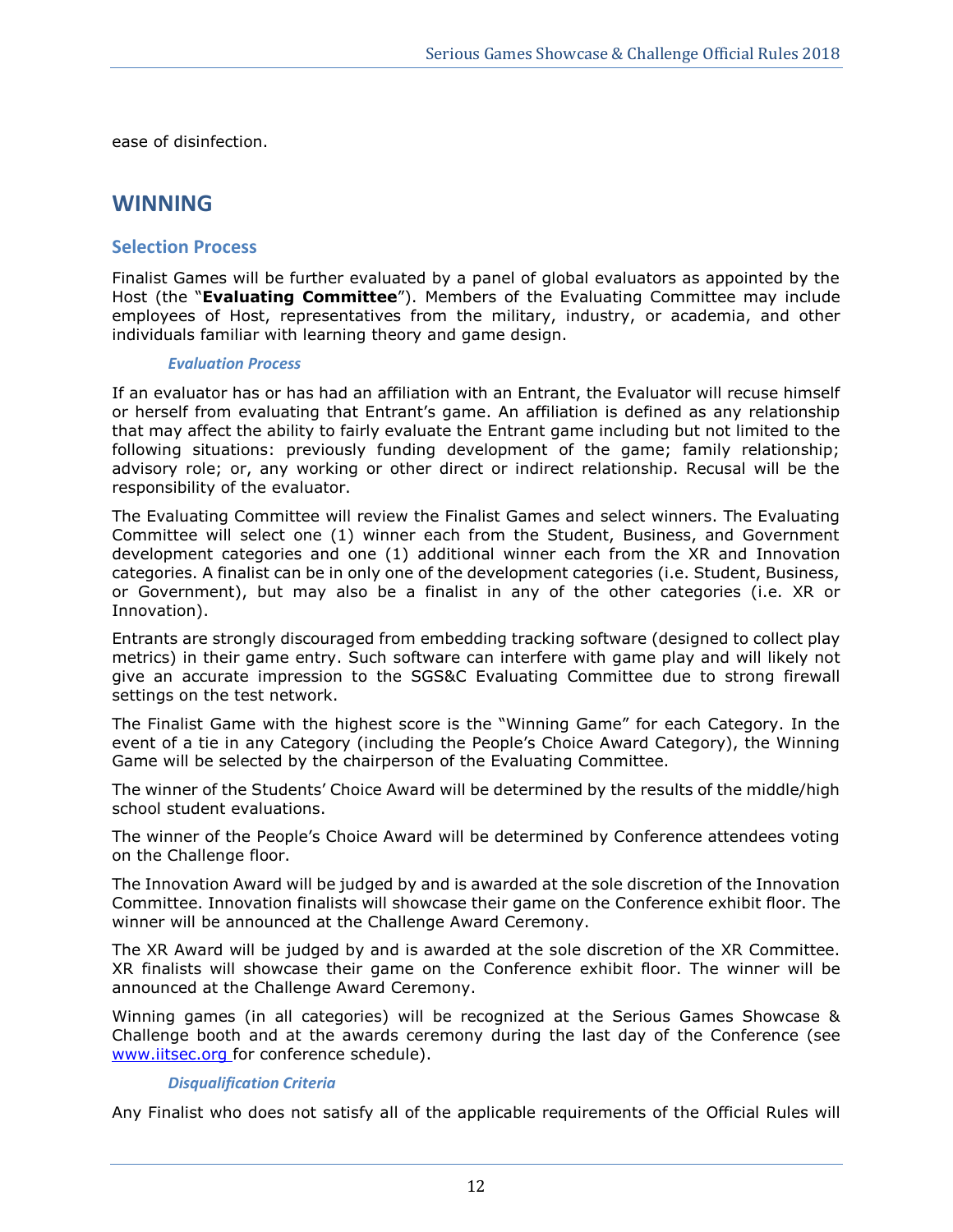be DISQUALIFIED, and The Host may select an alternate Finalist Game from the remaining Entered Games.

People's Choice voting is limited to one vote per person. Any attempts to deliver more than one vote per person, including ballot stuffing, is strictly prohibited. The Host reserves the right to disqualify any game from People's Choice consideration if there is a reasonable belief that the People's Choice tenets stated herein were violated.

### <span id="page-12-0"></span>**Awards**

The Winning Game in each Category (each "Winner") will receive a trophy commemorating their achievement as indicated below:

- Best Student Serious Game
- Best Business Serious Game
- Best Government Serious Game
- Students' Choice Award
- People's Choice Award
- Innovation Award
- XR Award

All awards provided are nontransferable and non-negotiable. It is possible that some or all Winners may be offered gifts from Conference sponsors or other third parties. Host makes no representation or warranty that any such gifts will be offered or received, does not endorse any such gifts, and is no way responsible for any such gifts.

<span id="page-12-1"></span>For the names of the Finalists and the Winners check the Challenge Website [\(www.iitsec.org](http://www.iitsec.org/) or [www.SGSChallenge.com\)](http://www.sgschallenge.com/).

## **GENERAL CONDITIONS**

## <span id="page-12-2"></span>**Entrant Rights and Responsibilities**

Before submitting an Entered Game, the Entrant must have acquired (by licenses or otherwise) all necessary rights for the Host to evaluate the game and for performing and demonstrating the game to the public. Games that make use of third party game engines, middleware, or other software or technology are only eligible if the Entrant has legally acquired all necessary rights for the Host to evaluate the game and to perform and demonstrate the game to the public. These rights include rights of copying, displaying, performing, deriving works, and usage rights. For example, for any visualization that includes likenesses of third parties or contains elements not owned by the Entrant (such as, but not limited to trademarks, buildings, pictures etc.), the Entrant must have obtained legal releases for such use including Host's use of such entry.

## <span id="page-12-3"></span>**Intellectual Property Rights**

All entry materials become property of the Host and are not subject to return without prior coordination. This includes all physical copies of software and any special equipment associated with the Entered Game. If requested in advance, and solely at Entrant expense, the Host will return special equipment only. The Host is not held liable for the loss of specialty equipment during the evaluation process or for the condition of any returned materials.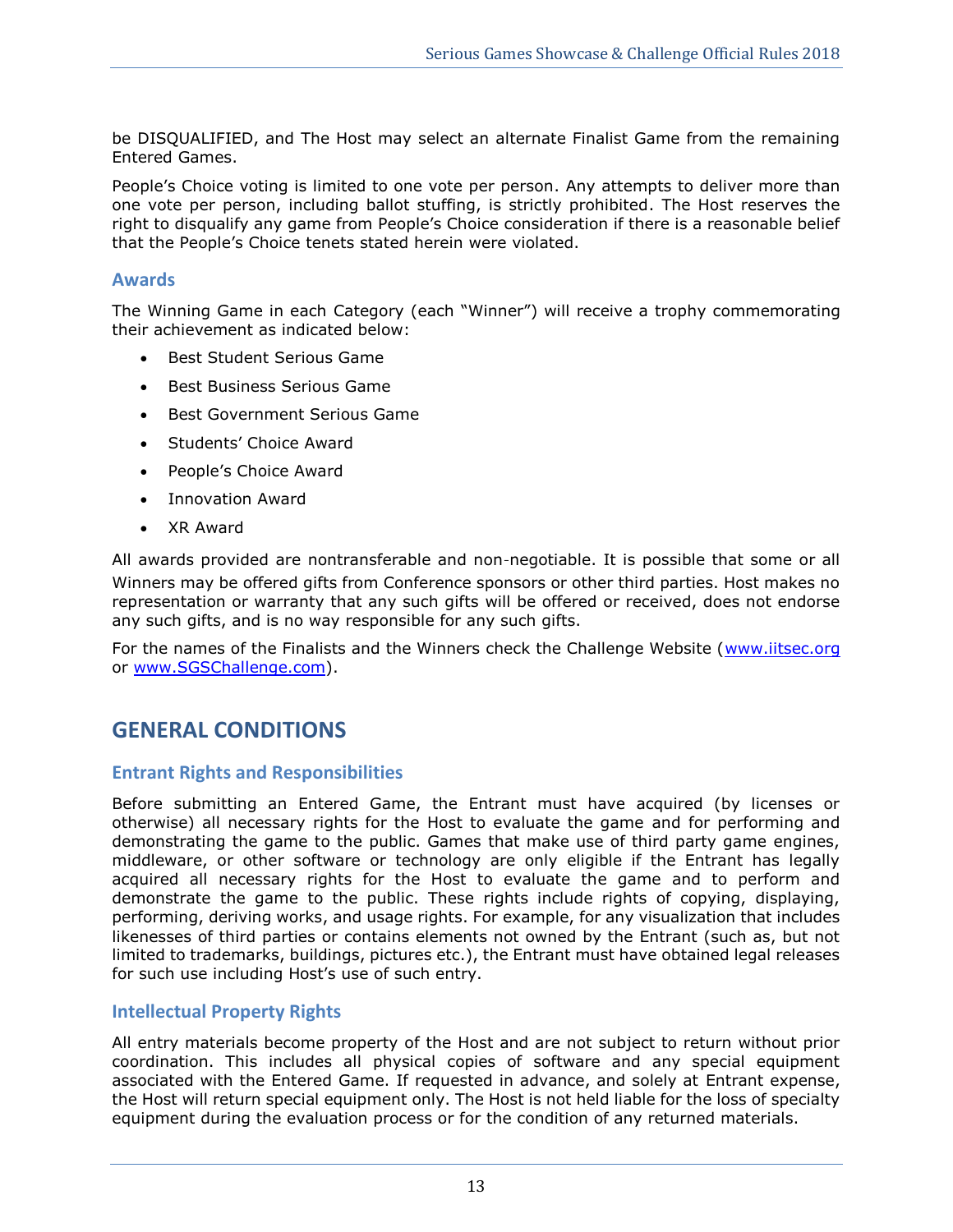The Entrant retains all associated intellectual Property Rights. Challenge reviewers and evaluators agree not to disclose information associated with entries and agree to delete games from their computers and destroy all copies of intellectual property following evaluation. A copy of the game may be retained with the Host for historical purposes.

Entrants are responsible for protecting trade secret, restricted, and classified information and must not submit any information that is confidential, proprietary, or deemed classified or restricted by their company or government, and must abide by all export controls that pertain to their country. Intellectual property rights remain with the Entrant.

## <span id="page-13-0"></span>**Export Controls**

Please be aware that the Challenge is open and viewable to the general public and that evaluators are located worldwide. It is the Entrant's obligation to ensure that any/all necessary export controls have been considered and that the submitted games are in full compliance with any governing laws.

## <span id="page-13-1"></span>**Release**

By entering the Challenge, each Entrant releases and holds harmless Host, its parents, subsidiaries, members and affiliates, and each of their respective officers, directors, agents, and employees and agents (including but not limited to evaluators, working committee members, financial sponsors, etc. and including but not limited to anyone connected with the Conference or this particular Challenge) from any and all responsibility or liability, including but not limited to direct, indirect, incidental, consequential or punitive damages, arising out of or directly or indirectly relating to: (i) any personal injury, death, property (including but not limited to computer) damage, or other loss or claim of any kind arising from or in connection with the Challenge or any violation of these Official Rules including any damages resulting from personal and business torts, violation of the law or negligence; the Challenge, the Conference or any Entered Game; the acceptance, possession, or use of any award; or any travel required by the Challenge; (ii) any entry or other materials that have been tampered with, that are misdirected, incomplete, incorrect, non-conforming, corrupt, lost, late, or ineligible, or, with respect to mail-in entries or materials, that are sent postage due; and (iii) computer, telephone, cable, satellite, network, hardware, software, or other technical malfunctions or failures; garbled or jumbled transmissions; Internet or website inaccessibility or delays; printing or typographical errors in any Challenge or Conference materials; or any other technical or human errors occurring in connection with the Challenge or Conference. The Challenge Entrant assumes all risk.

## <span id="page-13-2"></span>**Consent to Publicity**

By entering the Challenge, each Entrant consents to the use of the Entrant's name, photograph, and likeness (if an individual), logo (if any), state of residence/domicile, and Entered Game, Game video, and Game screenshots for advertising, promotion, marketing, and administration of the Challenge and Conference without additional compensation to the extent permitted by law. Each Entrant further agrees that Host may use any and all information collected through the Challenge, including the Entrant's name and contact information, for marketing or other purposes whether or not related to the Challenge, to the extent permitted by law and Host's privacy policy, which may be found on the Challenge Website.

## <span id="page-13-3"></span>**Representations**

By entering the Challenge, each individual submitting entry materials (including an Entered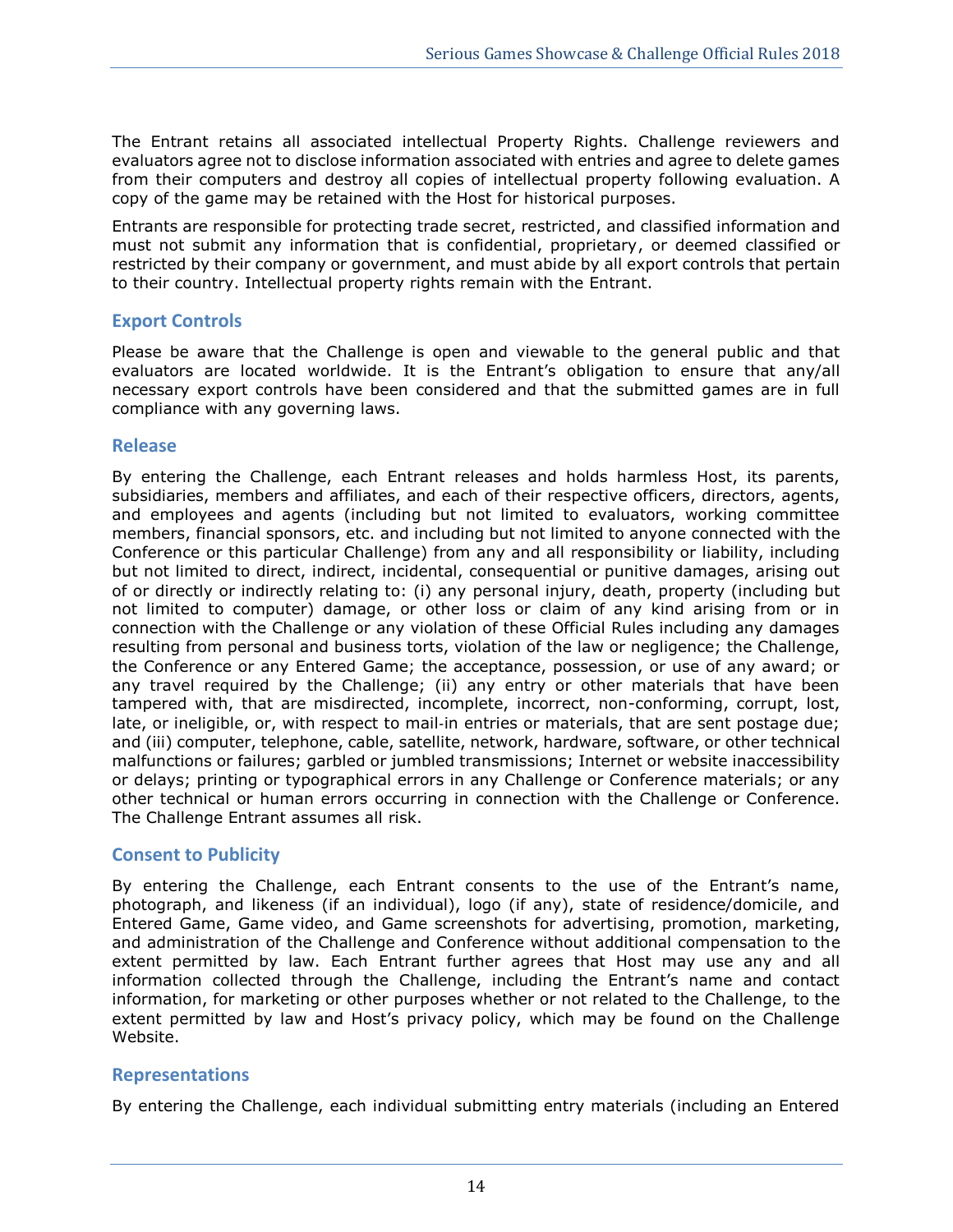Game) represents and warrants to the Host that:

- The Entrant has read, understands, and has agreed to all terms and conditions of the Official Rules, and has had the opportunity to consult with his or her attorney concerning the meaning of the Official Rules.
- Such individual either is the Entrant (if the Entrant is an individual) or is a duly authorized representative of the Entrant (if the Entrant is an entity);
- The Entrant and the Entered Game fully comply with all eligibility requirements and all other provisions of these Official Rules;
- In preparing the Entered Game and entering and participating in the Challenge and the Conference, the Entrant has complied and will comply in all respects with all applicable laws, regulations, and Official Rules, and has not violated nor will violate any agreement or understanding by which it is bound, including any confidentiality, employment, consulting, intellectual property assignment, or license agreement;
- The Entered Game consists entirely of Entrant's own original work.
- Neither, the Entered Game nor the duplication, use, display, performance, or distribution of the Entered Game will infringe or misappropriate any intellectual property or other proprietary rights of any person or entity.

## <span id="page-14-0"></span>**TERMINATION**

The Host will make good faith efforts to conduct the Challenge. However, Host reserves the right to cancel, terminate, modify, or suspend the Challenge in its sole and absolute discretion. In such event, Host will post notice at the Conference and on the Challenge website.

## <span id="page-14-1"></span>**MISCELLANEOUS**

The entry cannot defame or invade publicity rights or privacy rights of any person.

Any entries deemed offensive, inflammatory, or derogatory are subject to disqualification. The Host will have sole discretion to determine eligibility for entry into the Challenge.

The Host may prohibit Entrants from participating in the Challenge and disqualify Entrants if they attempt to enter the Challenge through means not described in the Official Rules, attempt to disrupt the Challenge or circumvent the Official Rules, act in an unsportsmanlike manner, or attempt to annoy or harass any other Entrant or person.

<span id="page-14-2"></span>The Host may cancel the Challenge at any time.

## **DoD Approval**

All military members and federal government employees should consult with their chain of command and ethics counselors to determine whether they are authorized:

- 1) to disclose the information that is the subject of the entry; and
- 2) by the Joint Ethics Regulations and Standards of Ethical Conduct for Employees of the Executive Branch to accept a winner's award. Games may NOT contain Classified or FOR OFFICIAL USE ONLY (FOUO) information.

If any part of these Official Rules is held by a court of competent jurisdiction to be invalid, illegal, or otherwise unenforceable, such part will be deemed modified or eliminated to the